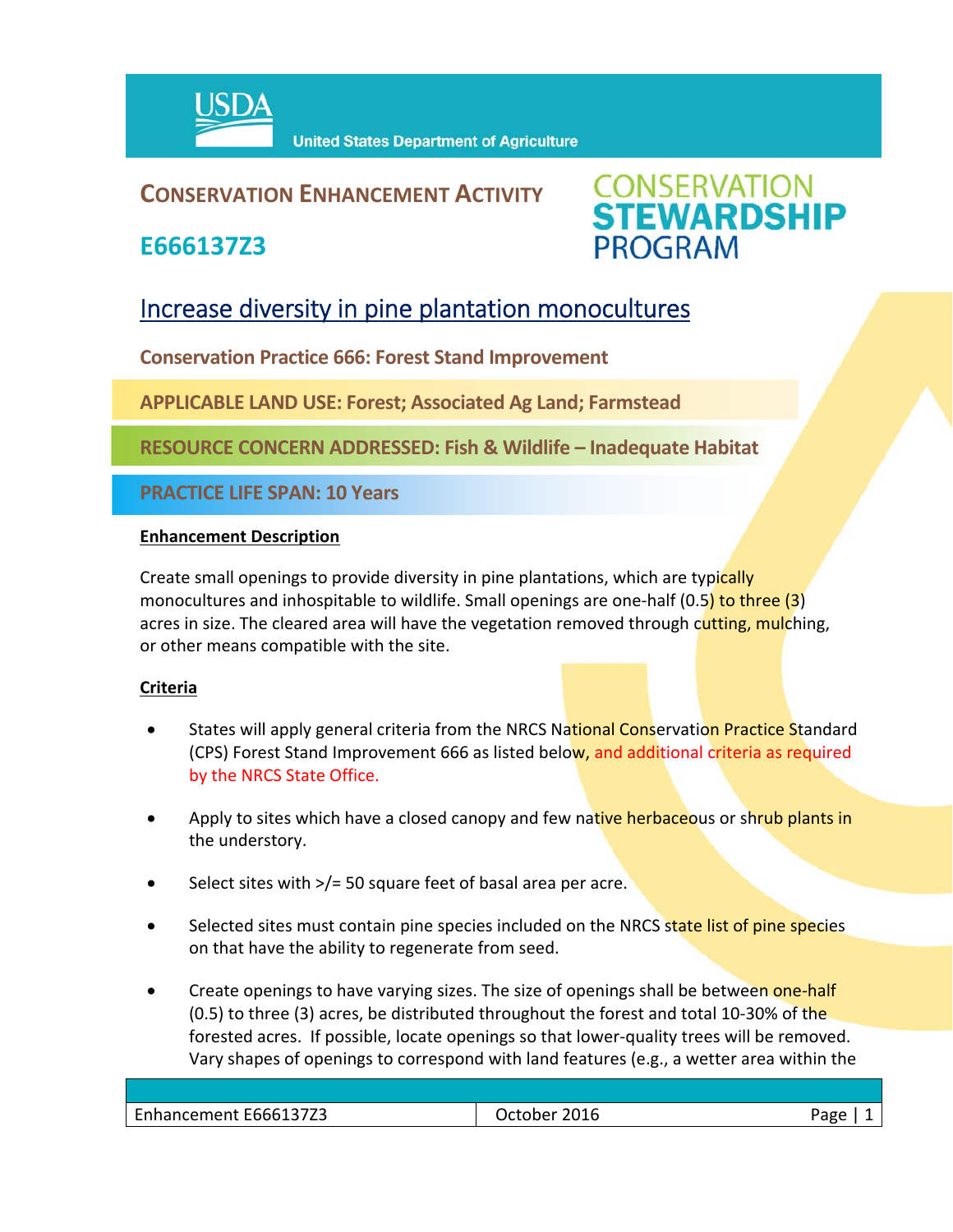

**United States Department of Agriculture** 

plantation with poorer‐quality trees), or to utilize sunlight effectively to encourage regeneration within the opening.

# **CONSERVATION<br>STEWARDSHIP PROGRAM**

- Minimize damage to residual trees when the openings are being created and prepared.
- Slash and cull trees must be mitigated to allow for natural regeneration to occur. This can be accomplished by applying the following treatments singly or in combination:
	- o Windrowing
	- o Wildlife piles
	- o Removal for firewood or other non‐commercial purposes
	- o Biochar creation
- Retain any desirable tree species that provide diversity in the plantation, that are not of the planted pine species.
- Time tree felling to avoid buildup of insect or disease populations. Refer to criteria in CPS Integrated Pest Management (595) to assist with site-specific strategies for pest prevention, pest avoidance, pest monitoring, and pest suppression.
- Implement forest stand improvement activities in ways that avoid or minimize soil erosion, compaction, rutting, and damage to remaining vegetation, and that maintain hydrologic conditions. Protect site resources by selecting the method, felling direction and timing of tree felling, and heavy equipment operation. For temporary access use CPS Forest Trails and Landings (655) to protect soil and site resources from vehicle impacts.
- Use CPS Access Road (560) for more heavily used roads associated with forest stand improvement activities.
- The enhancement will comply with all applicable federal, state, and local laws and regulations, and with States' Forestry Best Management Practices for Water Quality.

#### **Documentation Requirements**

 Plans and specifications for applying this practice shall be prepared for each site and recorded using approved specification sheets, implementation requirements, technical

| 2016<br>Page |         |
|--------------|---------|
|              | Irtoher |